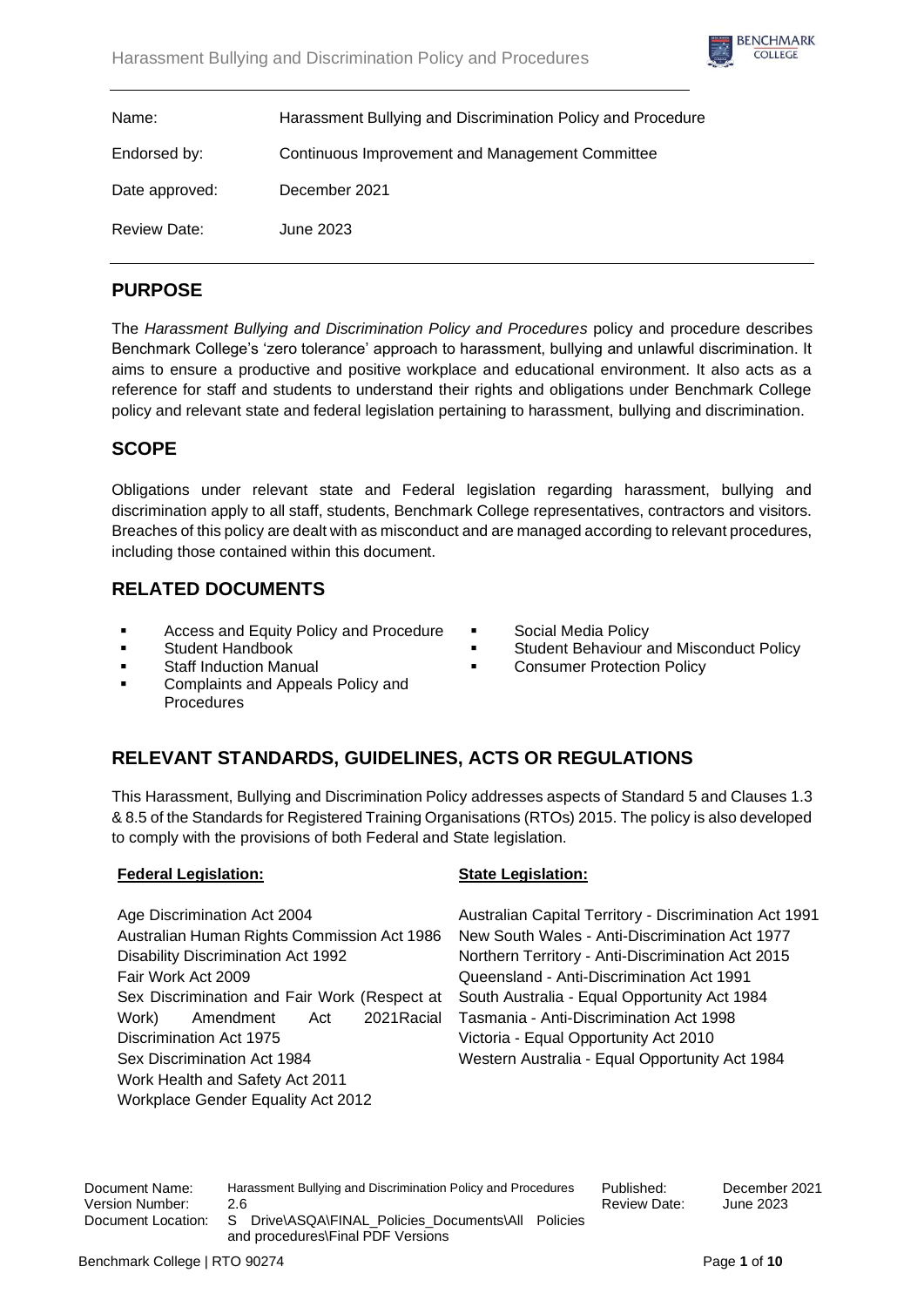

| <b>DEFINITIONS</b>    |                                                                                                                                                                                                                                                                                                                                                                                                                                                                                                                                                                                                 |
|-----------------------|-------------------------------------------------------------------------------------------------------------------------------------------------------------------------------------------------------------------------------------------------------------------------------------------------------------------------------------------------------------------------------------------------------------------------------------------------------------------------------------------------------------------------------------------------------------------------------------------------|
| <b>Harassment</b>     | Behaviour directed at an individual or group that, because of its severity<br>and/or persistence, is likely to create a hostile environment and cause a<br>detrimental effect to an individual's participation in employment or education.                                                                                                                                                                                                                                                                                                                                                      |
|                       | Harassment is determined by the nature and consequences of the behaviour,<br>not the intent of the initiator, and occurs in circumstances where a reasonable<br>person would have expected the behaviour to be offensive, humiliating or<br>intimidating.                                                                                                                                                                                                                                                                                                                                       |
|                       | Harassment also includes sexual harassment which is defined as unwelcome<br>sexual advance, unwelcome request for sexual favours and any behaviour of<br>a sexual nature which is unwelcome. This can include physical contact (e.g.<br>embracing someone), verbal comments (e.g. suggestive comments about<br>someone's appearance) and non-verbal actions (e.g. leering, suggestive<br>emails). Sexual harassment is not behaviour which is based on mutual<br>attraction, friendship or respect. If the interaction is consensual, welcome and<br>reciprocated, it is not sexual harassment. |
|                       | From 11 November 2021 the Fair Work Commission has jurisdiction to allow<br>those who believe that have been sexually harassed to apply for an order to<br>stop the sexual harassment.                                                                                                                                                                                                                                                                                                                                                                                                          |
| <b>Bullying</b>       | Any ongoing anti-social or unreasonable behaviour that offends, degrades,<br>intimidates or humiliates a person and could create a risk to health and safety<br>and well-being.                                                                                                                                                                                                                                                                                                                                                                                                                 |
|                       | Overt or covert bullying refers to activities that create an environment of fear<br>through acts such as;                                                                                                                                                                                                                                                                                                                                                                                                                                                                                       |
|                       | cruelty, belittlement or degradation,<br>٠<br>public reprimand or behaviour intended to punish, such as isolation<br>٠<br>and exclusion from workplace activities,<br>ridicule, insult or sarcasm,<br>trivialisation of views and opinions, or unsubstantiated allegations of<br>misconduct,                                                                                                                                                                                                                                                                                                    |
|                       | physical violence such as pushing, shoving or throwing of objects.<br>٠                                                                                                                                                                                                                                                                                                                                                                                                                                                                                                                         |
| <b>Discrimination</b> | Under federal and state legislation, unlawful discrimination occurs when<br>someone, or a group of people, are treated less favourably than another<br>person or group e.g. their race, colour, nationality or ethnic origin; sex,<br>pregnancy or marital status; age; disability; religion; sexual preference; trade<br>union activity; or some other characteristic specified under anti-discrimination<br>or human rights legislation.                                                                                                                                                      |
|                       | Direct Discrimination occurs when somebody is treated unfavourably<br>because of an attribute protected by the Anti-Discrimination Act.                                                                                                                                                                                                                                                                                                                                                                                                                                                         |
|                       | Indirect discrimination occurs when a requirement (or rule) that appears to be<br>Neutral and the same for everyone in fact has the effect of disadvantaging<br>someone because they have an attribute covered by the Act. The effect has<br>to be unreasonable.                                                                                                                                                                                                                                                                                                                                |

Document Name: Harassment Bullying and Discrimination Policy and Procedures Published: December 2021 Version Number:<br>Document Location: S Drive\ASQA\FINAL\_Policies\_Documents\All Policies and procedures\Final PDF Versions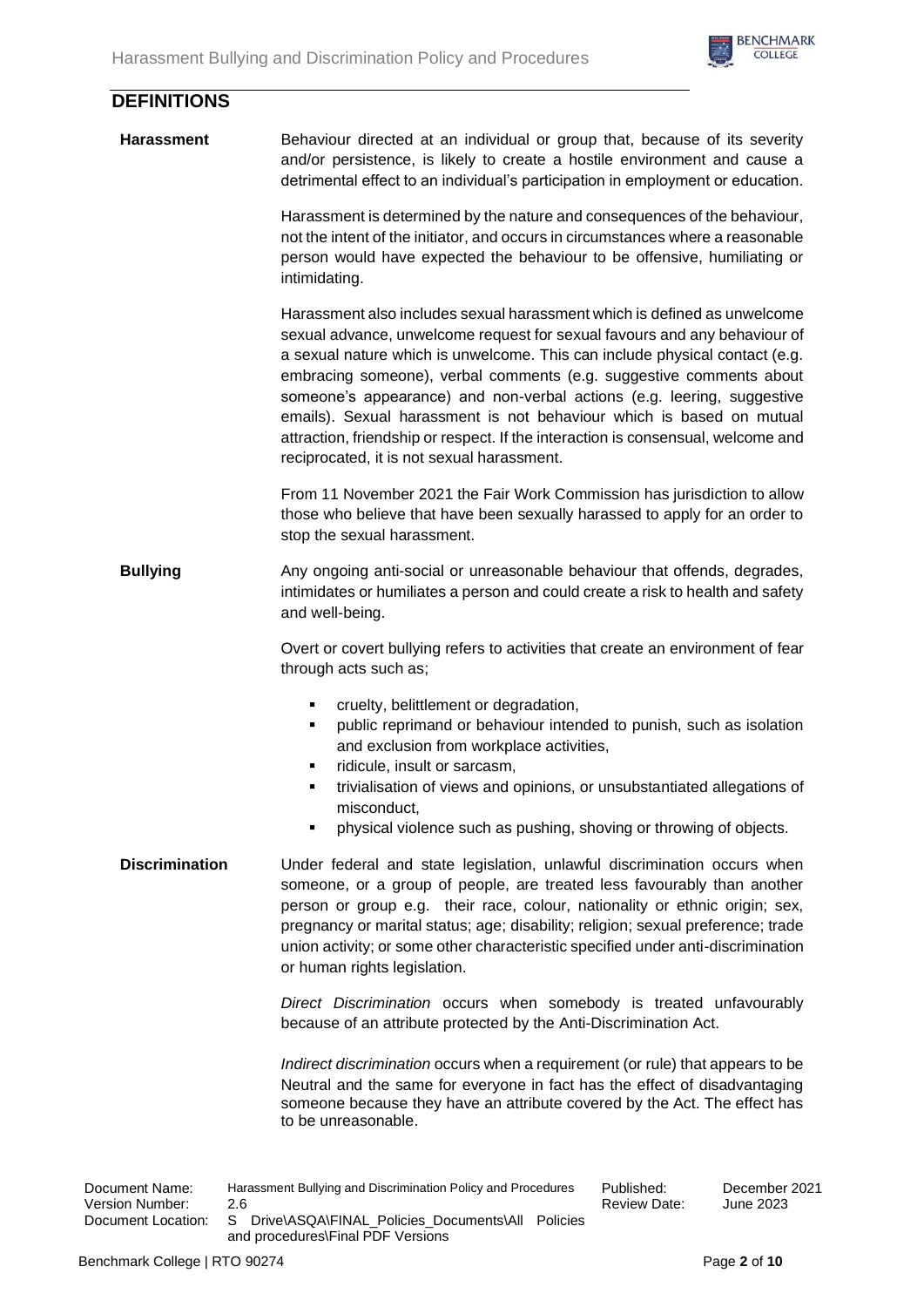

# **POLICY**

Benchmark College is committed to ensuring that the training and assessment environment and our workplace are free from bullying, discrimination and harassment. Employees, contractors and students/clients are made aware that bullying, discrimination and harassment is not tolerated under any circumstances. In the event that bullying, discrimination and harassment is found to have occurred, disciplinary action will be taken against any employees, contractors or student who breaches this policy. Suspected criminal behaviour will be reported to police authorities immediately.

By the implementation of this policy Benchmark College strives to achieve the following objectives:<sup>1</sup>

- Create a working environment which is free from bullying, discrimination and harassment and where all employees, contractors, students and clients are treated with dignity, courtesy and respect.
- Implement training and awareness raising strategies to ensure that all parties know their rights and responsibilities.
- Provide an effective procedure for complaints based on the principles of natural justice.
- **•** Treat all complaints in a sensitive, fair, timely and confidential manner.
- Guarantee protection from any victimisation or reprisals.
- Promote a productive and cohesive workplace.
- Encourage the reporting of behaviour which breaches this Harassment, Bullying and Discrimination Policy.
- Promote appropriate standards of conduct at all times.

# **What is not bullying discrimination or harassment?**

Workplace bullying, discrimination or harassment must not be confused with legitimate comment and advice (including relevant negative comment or feedback) from supervisors, trainers and assessors on the work performance or skills and knowledge development of an individual or group.

The process of providing feedback to staff during a formal performance appraisal, or counselling staff regarding their work performance, may not always be free of stress. Similarly, providing a student with feedback following an assessment also has the potential to be stressful. Supervisors, trainers and assessors manage these processes with sensitivity, but they should not avoid their responsibility to provide full and frank feedback.

# **Who is responsible?**

Everybody is responsible for maintaining a workplace that is free from discrimination, bullying and harassment.

The following outlines the responsibilities of the management and employees (including contractors) of Benchmark College:

*The management team has a responsibility to:*

- Ensure this policy and associated procedures are introduced to all new employees and students during their induction period.
- Ensure this policy and associated procedures are made available to all employees and students and is actively communicated within Benchmark College.

 $^1$  Good practice, good business: Eliminating discrimination and harassment from your workplace: Writing an effective anti-discrimination and harassment policy, page 2, © Human Rights and Equal Opportunity Commission.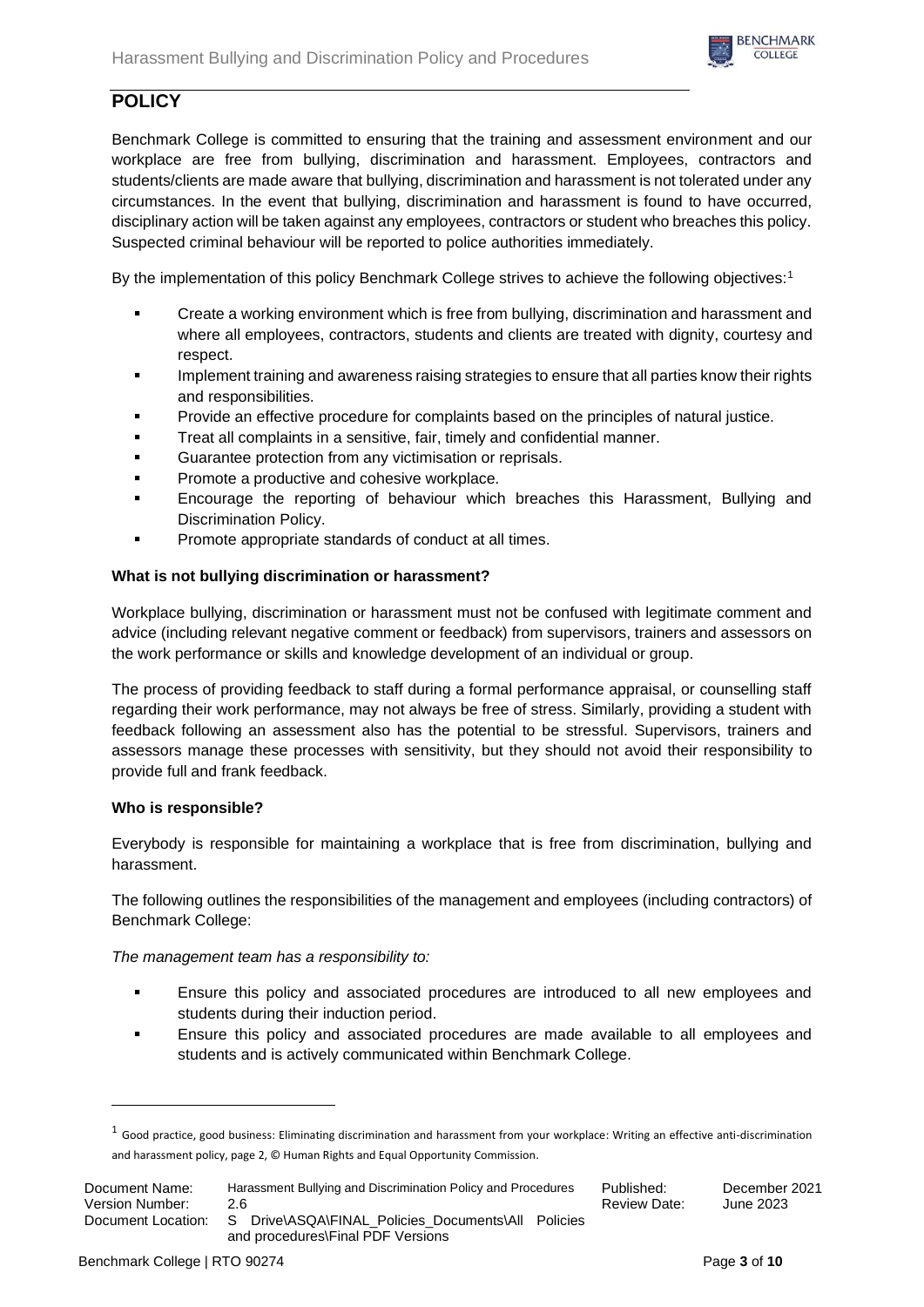

- Set expectations of supervisors, trainers and assessors to demonstrate appropriate conduct and to monitor the conduct of employees and students within the operations of Benchmark College.
- Encourage and provide avenues for employees and students who feel they have been harassed or discriminated against to come forward and report their experience in a nonjudgemental and confidential environment.
- Monitor the Benchmark College operating environment to ensure it is free from material (posters, notice board items, electronic media) that is sexually related, racist or is likely to offend the average person.
- Ensure training and assessment services are developed and delivered to students to encourage their participation in an inclusive environment that is free from bullying, discrimination and harassment.
- Include accountability mechanisms in position descriptions for supervisors, trainers and assessors.
- **•** Periodically review the policy to ensure it is operating effectively and contains up to date information.

# *Employees (including contractors) have a responsibility to:*

- Seek out and become familiar with this policy and associated procedures during their induction period.
- Remain informed of changes to this policy and associated procedures that may occur from time to time.
- Set the example of appropriate behaviour and conduct for other Benchmark College employees and monitor the conduct of employees and students within the operations of Benchmark College.
- Provide support to individuals that may confide in them about occurrences of bullying, discrimination or harassment in a non-judgemental and confidential manner.
- Respect individual differences and encourage others to maintain an inclusive environment that is productive and supports learning.
- Monitor the Benchmark College operating environment to ensure it is free from material (posters, notice board items, electronic media) that is sexually related, is racist or is likely to offend.
- Respond immediately to claims of inappropriate behaviour and review own behaviour to identify opportunities for improvement.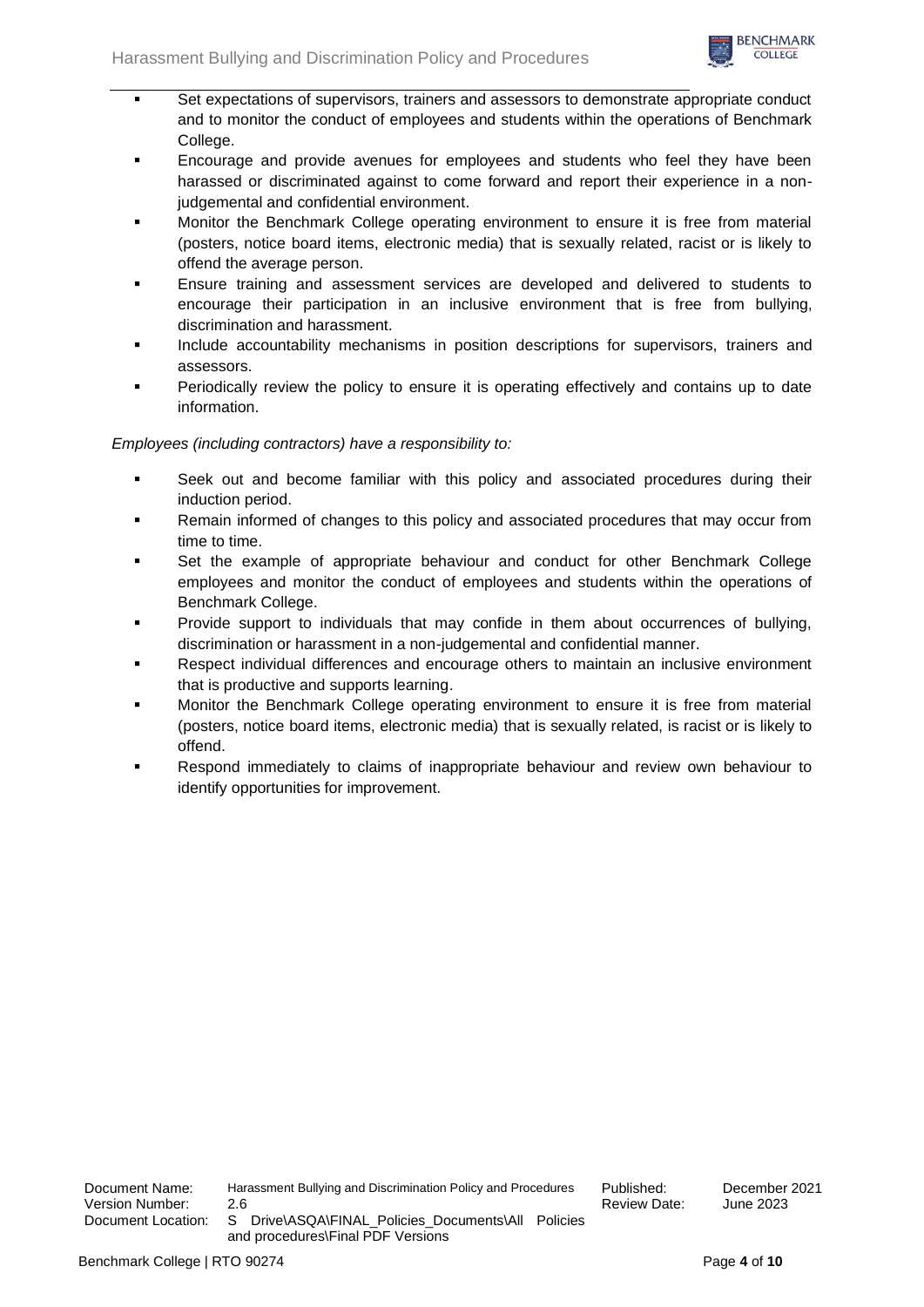

## **What can happen if you discriminate or harass?**

Incidents of bullying, discrimination or harassment that are identified and substantiated are handled by applying the principles of natural justice. Criminal or unlawful behaviour is reported to police authorities immediately and will result in immediate dismissal.

Other behaviour which discriminates against or harasses another person results in management actions which reflect the seriousness of the individual circumstances.

These may include one or a combination of the following:

- Retraining (likely to occur in all circumstances);
- Counselling;
- Apology;
- Conciliation / mediation;
- Demotion;
- Transfer;
- Suspension with pay;
- **■** Suspension without pay;
- Warning for dismissal with a probationary period; or
- Dismissal.

In the case of contractors who discriminate against or harass another person, this results in a withdrawal of the service contract immediately.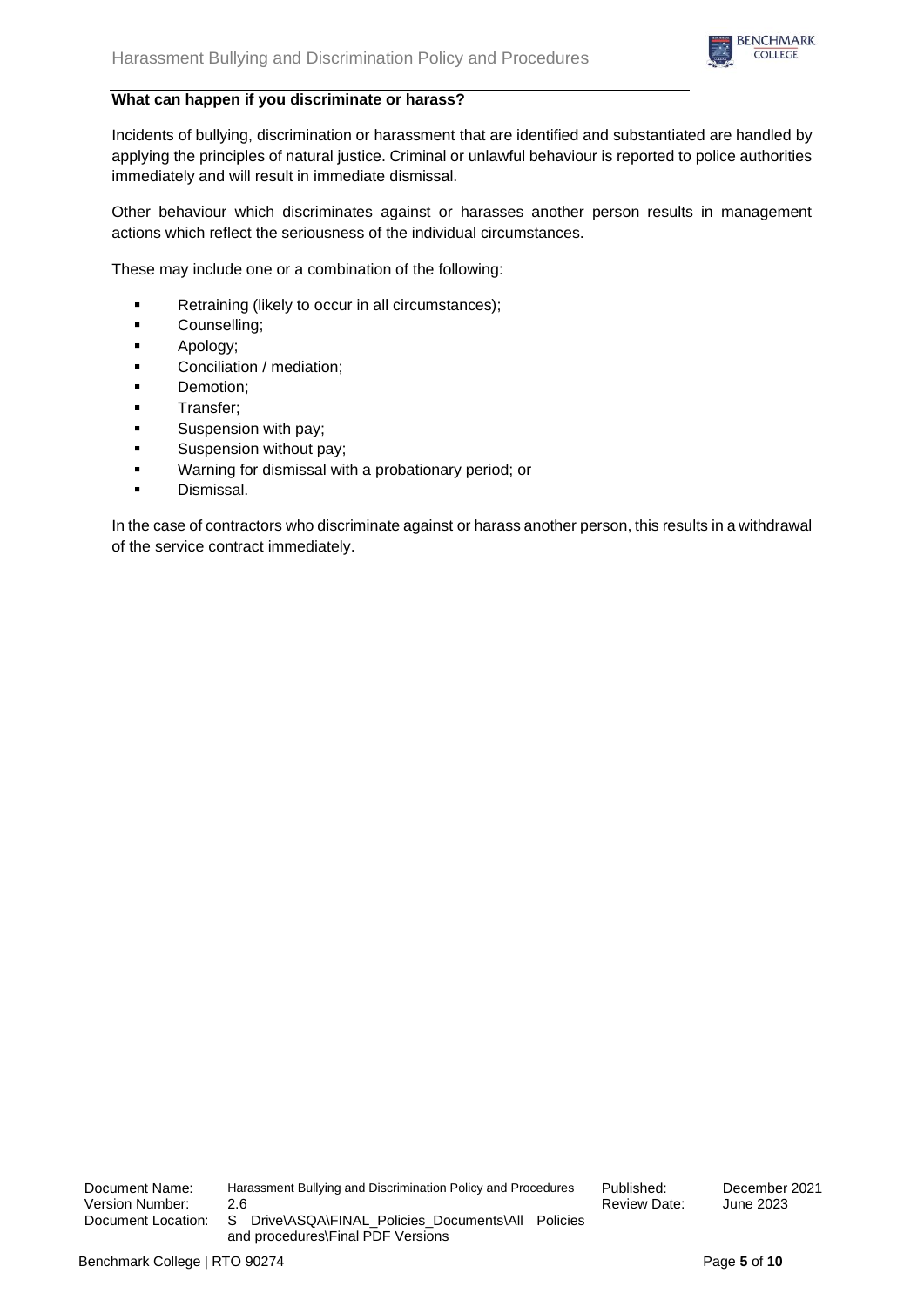

# **PROCEDURE**

Discrimination, bullying and harassment procedures have been established to maximise the possibility of in-house resolution. This procedure relates to the handling of complaints or allegations relating to discrimination, bullying or harassment. It does not relate to the handling of complaints about Benchmark College services. For matters relating to Benchmark College services, individuals should refer to the Complaints and Appeals Policy and Procedures.

# **Harassment, bullying and discrimination - Informal complaint procedures**

Informal procedures emphasise resolution rather than factual proof or substantiation of a complaint. Informal ways of dealing with discrimination and harassment can include the following actions:

- The individual who has been discriminated against, bullied or harassed wants to deal with the situation themselves but may seek advice on possible strategies from their Manager or the CEO
- **The individual who has been discriminated against or harassed asks their Manager or the** CEO to speak to the alleged perpetrator on their behalf. The Supervisor privately conveys the individuals concerns and reiterates the organisation's policy to the alleged perpetrator without assessing the merits of the case.
- The individual who has been sexually harassed can make a complaint directly to the Fair Work Commission.
- A complaint is made, the perpetrator admits the behaviour, investigation is not required, and the complaint can be resolved through conciliation or counselling; or
- A Supervisor or Manager observes unacceptable conduct occurring and takes independent action even though no complaint has been made.

# **Informal action is usually appropriate where:**

- **The allegations are of a less serious nature but the individual subjected to the behaviour wants** it to cease nonetheless.
- The individual subjected to the behaviour wishes to pursue an informal resolution.
- The parties are likely to have ongoing contact with one another and the complainant wishes to pursue an informal resolution so that the working relationship can be sustained.

An individual should not be required to exhaust informal attempts at resolution before formal action commences. Individuals have the right to formalise their complaint or approach an external agency, such as the Human Rights and Equal Opportunity Commission, at any stage.

Supervisors and or Trainers/Assessors who are approached by an individual regarding discriminatory or harassing behaviour will:

- Be aware that individuals who approach them about bullying, discrimination or harassment may feel a range of emotions: angry, distressed, vulnerable, intimidated, frustrated, powerless and so on;
- Support the complainant by reassuring them that they have taken appropriate action by seeking your assistance;
- Listen, take them seriously, be sensitive and non-judgemental;
- **•** Inform them that no form of bullying, discrimination or harassment is acceptable, and they have a right to complain and have the offensive behaviour stopped;
- Outline the organisation's policy and procedures;
- **EXECT:** Ask the complainant how they want the situation to be handled;
- Discuss options and outcomes; and

| Document Name:     | Harassment Bullying and Discrimination Policy and Procedures | Published:   | December 2021 |
|--------------------|--------------------------------------------------------------|--------------|---------------|
| Version Number:    | 26                                                           | Review Date: | June 2023     |
| Document Location: | Drive\ASQA\FINAL Policies Documents\All Policies<br>S.       |              |               |
|                    | and procedures\Final PDF Versions                            |              |               |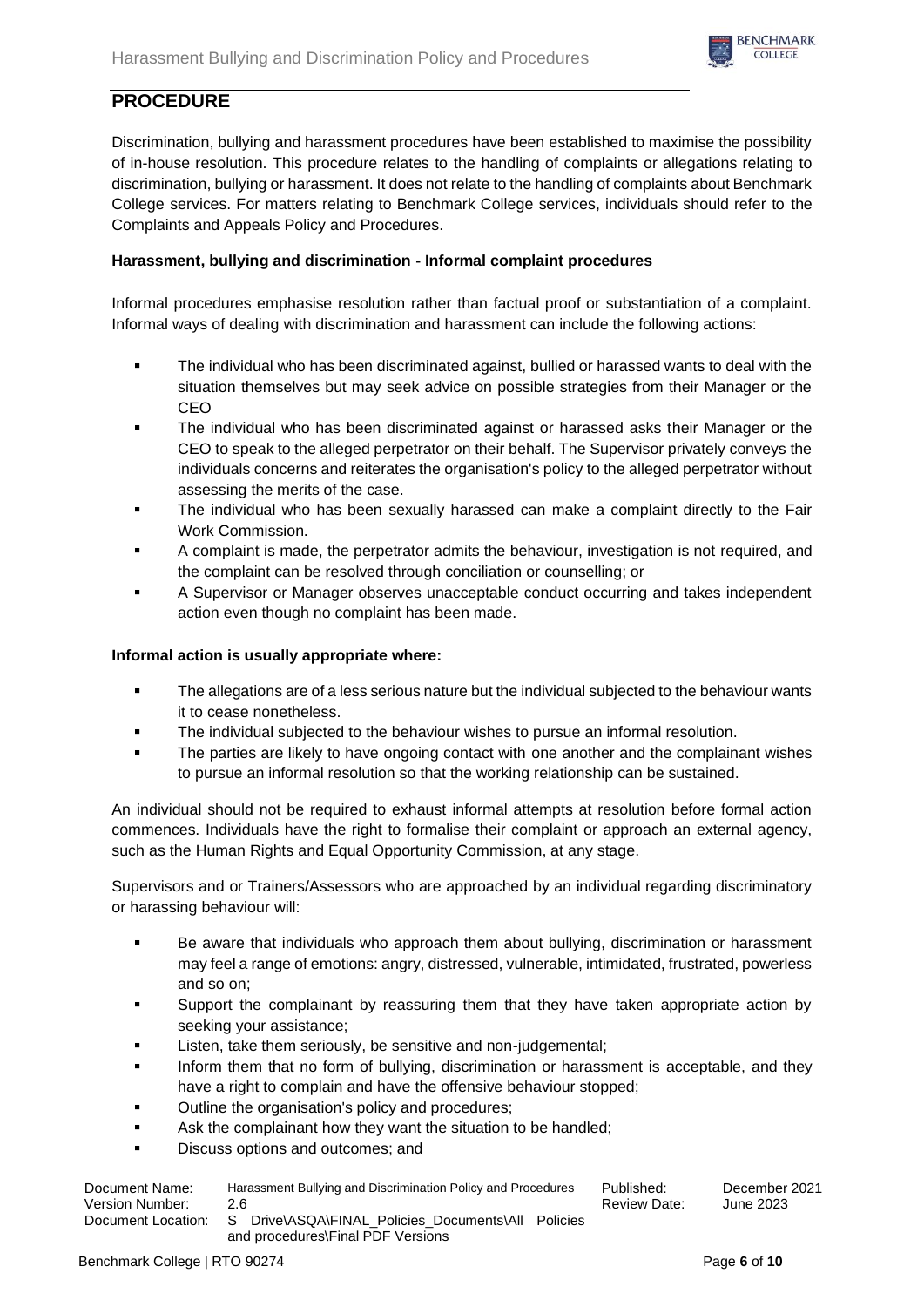

### Advise them about confidentiality.**Practical steps towards a positive resolution:**

- Seek advice and/or assistance from management on how to handle the situation, if necessary;
- Assist the complainant to undertake "self-help" resolution if required; e.g. discuss ways in which they could tell the offender that their behaviour upsets them, and they want them to stop it, or refer the person to the contact officer who will be able to provide advice;
- Undertake any immediate action such as removal of graffiti;
- If necessary approach the person against whom the complaint is made with the aim stopping the behaviour perceived as bullying, discrimination or harassment, now and in the future;
- Monitor and ensure behaviour does not re-occur and that the complainant is not victimised;

# **Supervisors who are conducting informal discussions with the person against whom a complaint has been made will:<sup>2</sup>**

- Listen to their point of view;
- **•** Inform them of relevant policy and procedures;
- Inform them that if the alleged behaviours did occur they would be in breach of the organisation's policy and state/federal law;
- Advise that even if behaviour were not intended to be offensive, offence has been taken and needs to be resolved;
- Clarify acceptable and un-acceptable behaviour;
- Discuss any action needed to resolve the complaint and relay this to the complainant;
- Obtain an undertaking that the behaviour in question, regardless of whether admitted or not, will not be entered into by the respondent in the future; and
- Advise of potential penalties if the behaviour continues and advise of the need for confidentiality and the prohibition of victimisation.

# **Discrimination, bullying and harassment - Formal complaint procedures**

*Note*. It is important when receiving a formal complaint of bullying, discrimination or harassment that management quickly determines any need to involve and/or report occurrences to police authorities or to equal opportunity and anti-discrimination agencies. Management will always seek professional guidance when making these decisions and be mindful of confidentiality requirements when seeking advice.

Formal complaints procedures focus on looking at whether a complaint can be substantiated, or at least whether the parties can be brought together to try and reach a satisfactory outcome. Formal complaints procedures usually involve:<sup>3</sup>

- Investigation of the allegations;
- Application of the principles of natural justice;
- Making a finding as to whether the bullying, discrimination or harassment occurred or whether it is likely it has occurred;
- Submitting a report with a recommended course of action to the appropriate decision-maker (management); and
- Implementation of an appropriate outcome.

<sup>&</sup>lt;sup>2</sup> Good practice, good business: Eliminating discrimination and harassment from your workplace: Informal resolution of complaints by managers and supervisors, page 2, © Human Rights and Equal Opportunity Commission.

<sup>&</sup>lt;sup>3</sup> Good practice, good business: Eliminating discrimination and harassment from your workplace: Developing and implementing internal complaints procedures, page 2, © Human Rights and Equal Opportunity Commission.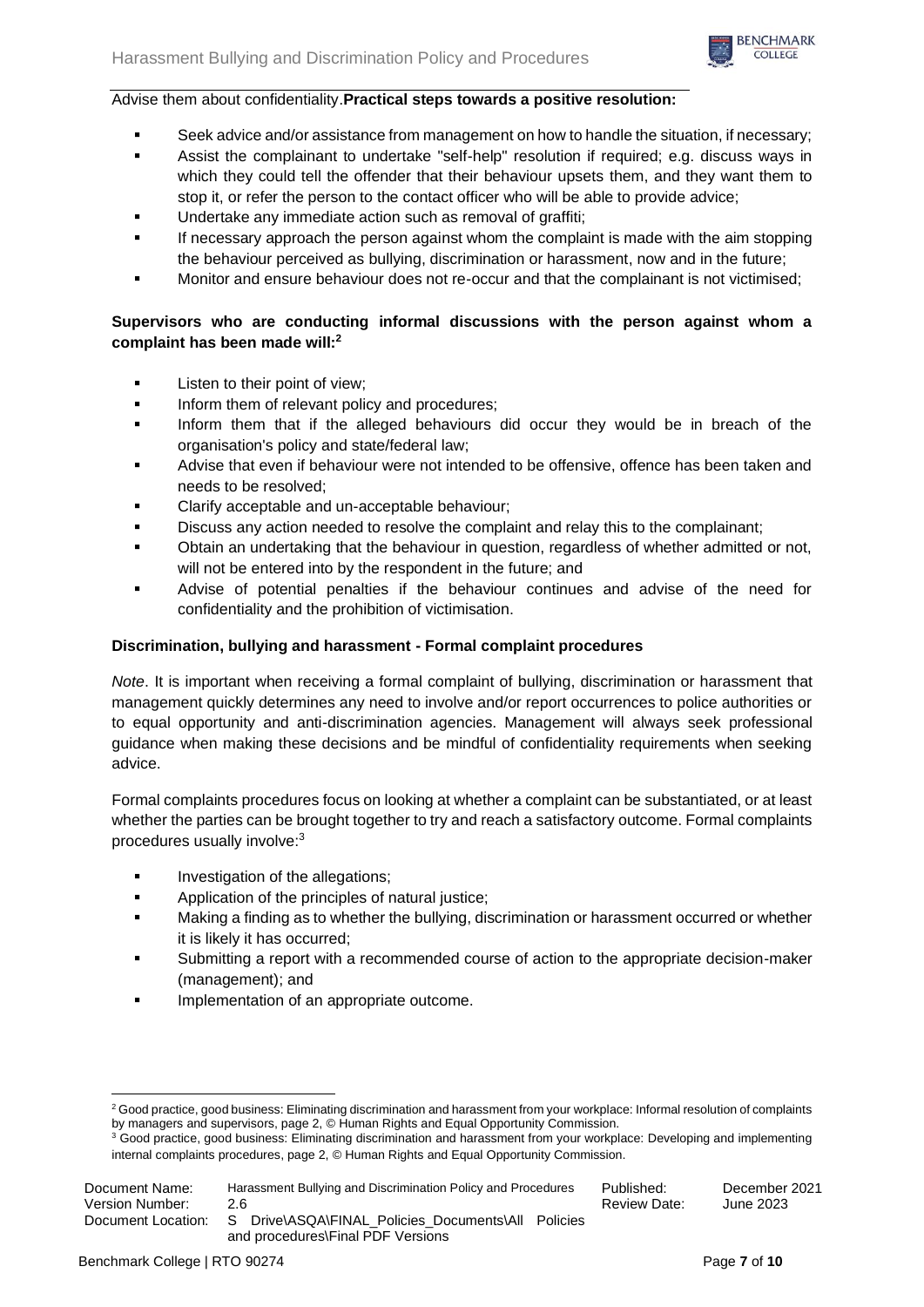

Formal procedures are usually appropriate where:

- Informal attempts at resolution have failed;
- The person alleging bullying, discrimination or harassment has been victimised;
- The complaint involves serious allegations of misconduct and informal resolution could compromise the rights of the parties;
- The complaint is against a more senior member of staff formal procedures may help to ensure that the complainant is not victimised or disadvantaged;
- The allegations are denied and the person who claims to have been bullied, discriminated against or harassed wishes to proceed and investigation is required to substantiate the complaint; or
- The person alleging bullying, discrimination or harassment decides to make a formal complaint.

# **The steps involved in a formal complaint**

As per Benchmark College's Complaints and Appeals Policy and Procedure and to ensure consistency and fairness, Benchmark College management fully documents the steps involved in a formal complaint. The sequence of events is as follows:<sup>4</sup>

- The complainant is interviewed, and the allegations are particularised in writing.
- **•** The allegations are conveyed to the alleged perpetrator in full.
- The alleged perpetrator is given the opportunity to respond and defend themselves against the allegations.
- If there is a dispute over facts, statements from any witnesses and other relevant evidence are gathered.
- A finding is made as to whether the complaint has substance.
- A report documenting the investigation process, the evidence, the finding and recommended outcome/s is submitted to the appropriate decision-maker (senior management).
- The decision-maker implements the recommended outcome/s or decides on an alternative course of action.

The parties will be permitted to have a union official, support person, advocate or other representative accompany them to any interviews or meetings.

# **Consideration of evidence**

A formal complaint should not be dismissed on the ground that no one saw or heard the incident/s occur. Given the nature will the offence, there are often no direct witnesses to alleged acts of bullying, discrimination and harassment. Those responsible for investigating complaints should consider all available evidence, including any surrounding evidence. The following type of evidence may be relevant:<sup>5</sup>

- Supporting evidence provided by a medical practitioner, counsellor, family member, friend or co-worker.
- Supervisor's reports and personnel records (e.g. unexplained requests for transfer or shift changes, sudden increase in sick leave).
- Complaints or information provided by other employees about the behaviour of the alleged perpetrator.
- Records kept by the person claiming to have been bullied, discriminated against or harassed.
- Whether the evidence was presented by the parties in a credible and consistent manner.

Document Name: Harassment Bullying and Discrimination Policy and Procedures Published: December 2021 Version Number: 2.6 2.6 and 2023 and 2023 Review Date: June 2023

<sup>4</sup> Ibid.

<sup>5</sup> Good practice, good business: Eliminating discrimination and harassment from your workplace: Developing and implementing internal complaints procedures, pages 2-3, © Human Rights and Equal Opportunity Commission.

Document Location: S Drive\ASQA\FINAL\_Policies\_Documents\All Policies and procedures\Final PDF Versions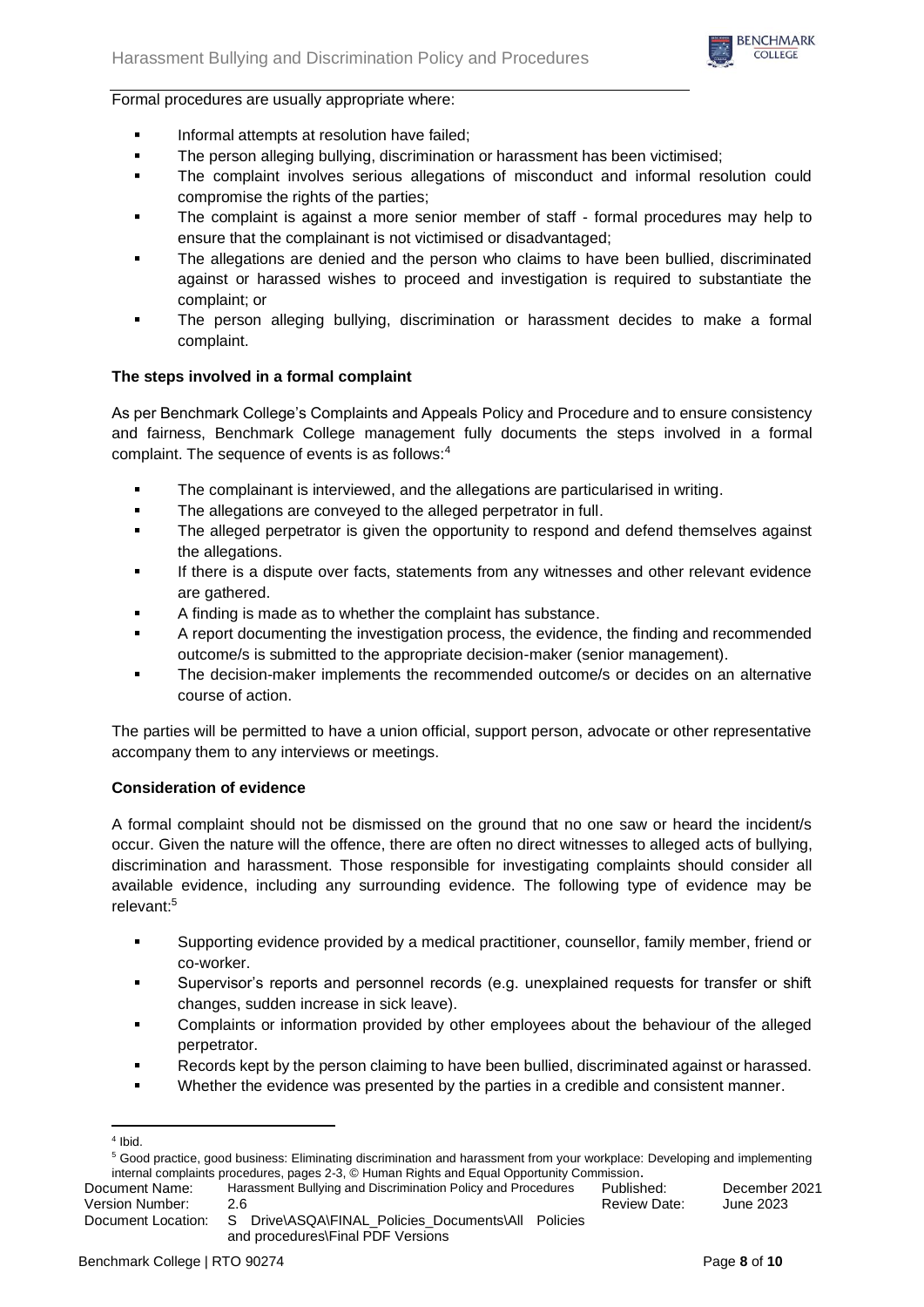

■ The absence of evidence where it should logically exist.

# **Management action**

In determining appropriate actions, management may consider factors such as  $6$ 

- The severity and frequency of the bullying, discrimination or harassment.
- The weight of the evidence.
- **•** The wishes of the person who was discriminated against or harassed.
- Whether the harasser could have been expected to know that such behaviour was a breach of policy.
- Whether there have been any prior incidents or warnings.
- If there is insufficient proof to decide whether or not bullying, discrimination or harassment has occurred, management should nevertheless.
- Remind those involved of expected standards of conduct.
- Conduct further training and awareness raising sessions for staff.
- Monitor the situation carefully.
- Management must ensure that the outcome of a substantiated complaint does not disadvantage in any way the person who was discriminated against or harassed.

For more detailed information on how to manage behaviour and misconduct please see the *Student Behaviour and Misconduct Policy and Procedur*e.

<sup>&</sup>lt;sup>6</sup> Good practice, good business: Eliminating discrimination and harassment from your workplace: Developing and implementing internal complaints procedures, page 3, © Human Rights and Equal Opportunity Commission.